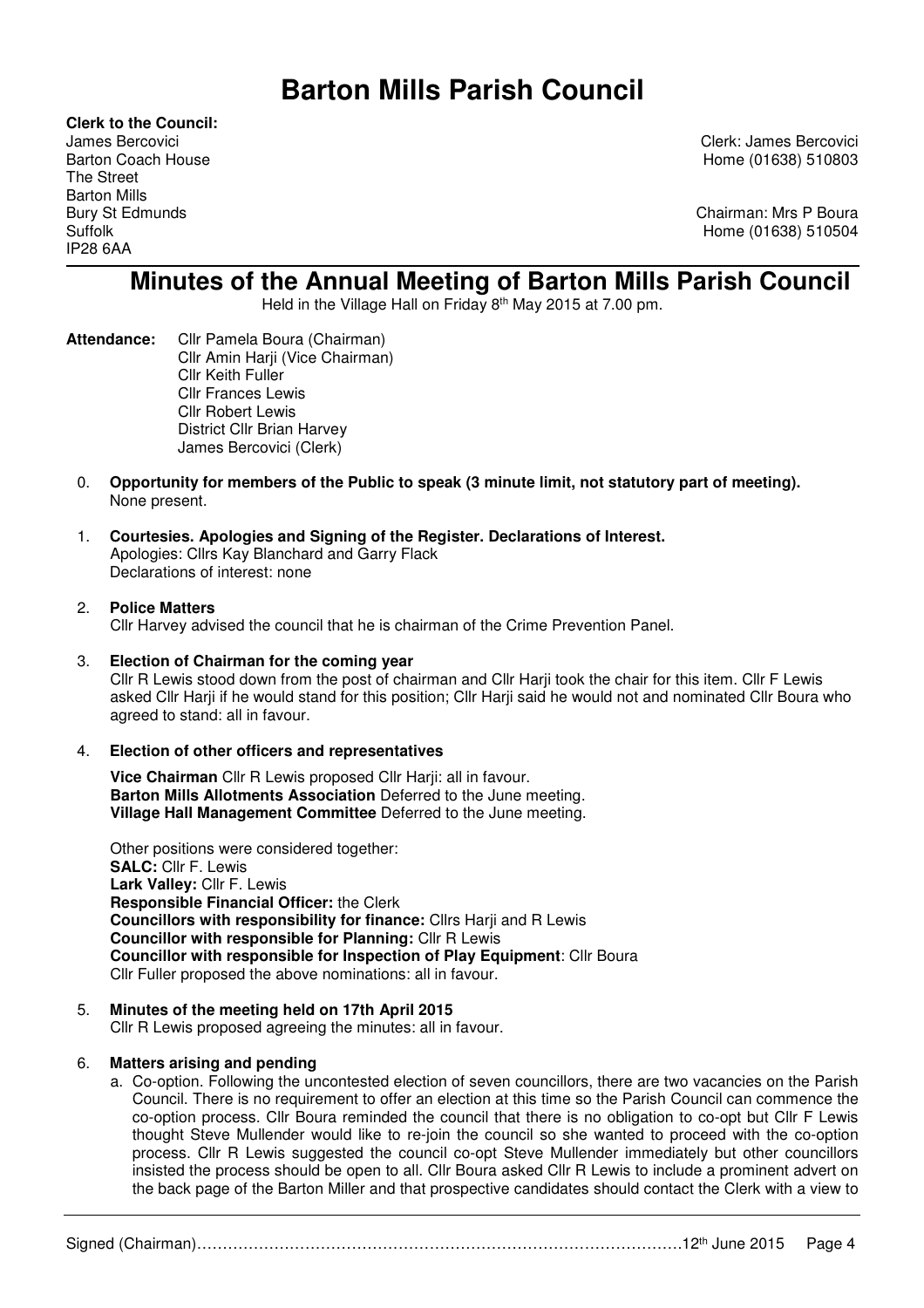co-option on 12<sup>th</sup> June.

- b. Charlie Peachey. Cllr R Lewis suggested that the Parish Council formally acknowledges the retirement of Charlie Peachey as a Parish Councillor after more than fifty years. The Clerk was asked to ascertain whether the council could buy a gift.
- c. Standing Orders. Following discussions over several earlier meetings, it had been agreed that this should be left to the May meeting for the new Council to appoint a sub-committee which can later make recommendations to the full Council. Cllr Harji agreed to join this sub-committee but suggested deferring its appointment until the next meeting when there would be more councillors present.
- d. Football coaching in the summer holidays for school children. The Clerk had liaised with the football club secretary and Tim Huggan who had said he would help fund this if re-elected. Cllr Harvey said he would look into this.
- e Meeting days. Cllr Harii had previously asked if this could be discussed at the May meeting. Cllr F Lewis pointed out that village hall availability would have to influence this discussion. The Clerk said it is available on the first Tuesday of each month and the first and third Wednesdays (as well as the second Friday). The third Wednesday was preferred but the Clerk said he would have to check his availability.
- f. New play equipment: Cllr Boura asked if there is an update on this and whether the balancing equipment needs to be removed first. The Clerk said he would follow this up.

# 7. **Reports from the District Councillor**

Cllr Harvey said he would endeavour to attend all meetings and asked what the council wants in terms of reports. The consensus was that matters directly affecting Barton Mills should be reported as well as big issues affecting the district as a whole.

#### 8. **Finance - Standard Payments for approval (inc. VAT)**

- a. £309.60 Clerk's net salary (April 2014) chq. 1340
- b. £77.40 HMRC (PAYE April 2014) chq.
- c. £31.04 Clerk's expenses (April 2014) chq. 1340 Cllr Harji proposed agreeing the standard payments: all in favour.

### **Special Payments for approval (inc. VAT)**

- d. £14.99 TSO Host (email and website hosting, payable to the Clerk) chq. 1340
- e. £15.58 Mary Parkin (fertiliser for daffodils) chq. 1341
- f. £262.50 OPGS (grass cutting, April) chq. 1342 Cllr Boura proposed agreeing the special payments: all in favour.

#### **Finance – other**

- g. Car boot sale donations. Cllr F Lewis declared an interest but asked if the council would consider reducing the amount it expects in donations. Cllr Boura agreed it is reasonable. Cllr R Lewis proposed 15% of field profits: all in favour (Cllr F Lewis abstained).
- h. 2013/2014 accounts and appointment of internal auditor. The Clerk outlined the accounts. Sections 1 and 2 of the Annual Return were reviewed by the councillors and Cllr R Lewis proposed that the council accept the accounting statements and submit these to audit (signed by the RFO and chairman as approved) and that the council resolve to answer Yes to all questions in Section 2, the annual governance statement, and sign this as approved by the clerk and chairman: all in favour. Cllr Harji proposed Ant Preece as internal auditor: all in favour.

#### 9. **Planning.**

Note - *ITALICS: Parish Council comments passed to Forest Heath DC.* **Bold: Forest Heath DC decision**

#### **General and for consideration:**

#### **Awaiting Forest Heath decisions and pending appeals**

a. DC/15/0298/VAR - Fiveways. Variation of condition 33 of planning permission F/2010/0527/FUL (to facilitate alterations to the internal road layout of the scheme, alterations to the car park arrangements of the scheme, the realignment of the drive-thru access to McDonalds, the reconfiguration of the proposed petrol filling station canopy and the repositioning of the proposed car (jet) wash without compliance with condition 31 to allow the fast food restaurant to be open for 24 hours. *Cllr R Lewis suggested 'no comment'.* 

#### **Decisions**

Signed (Chairman)………………………………………………………………………………………12<sup>th</sup> June 2015 Page 5